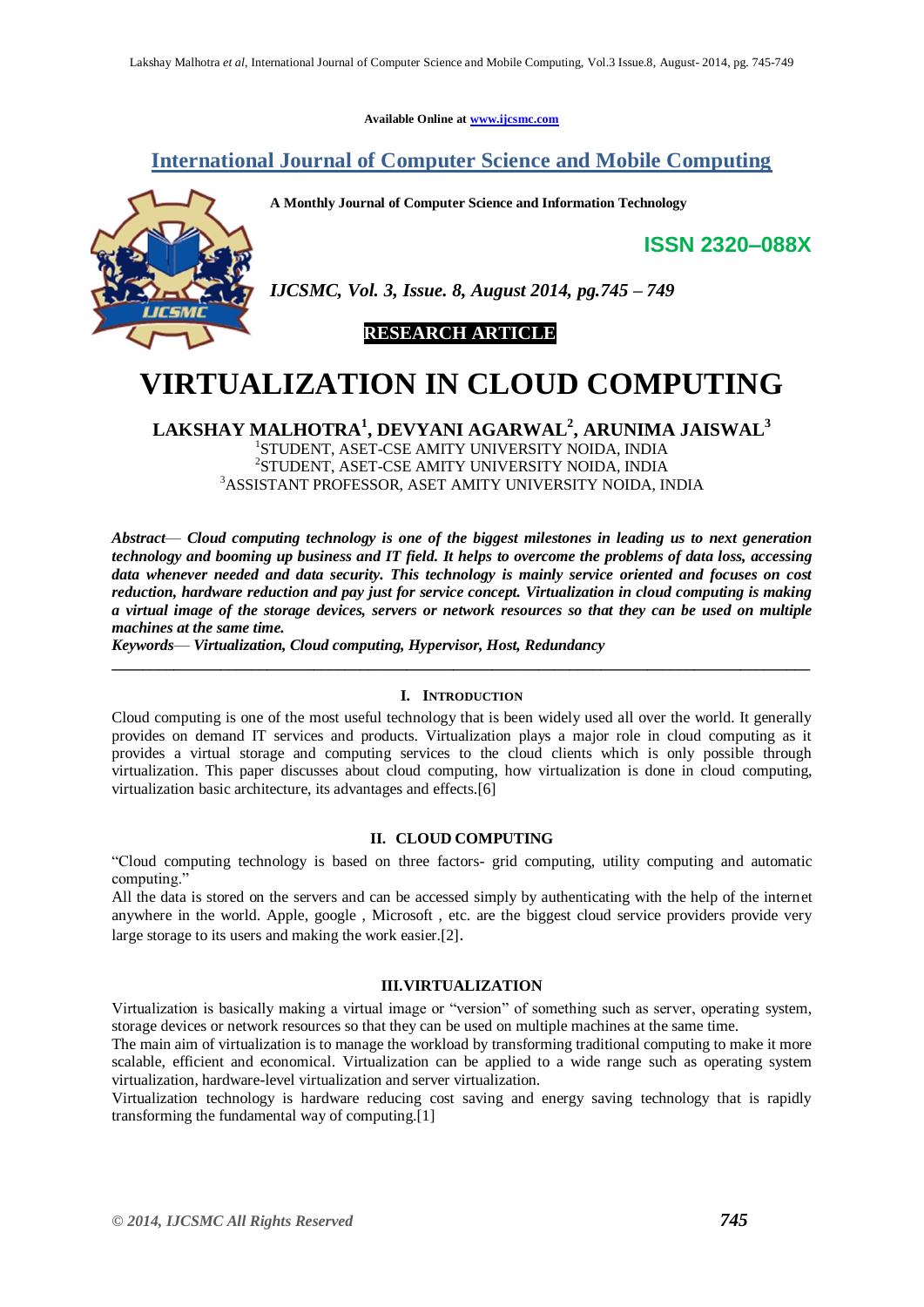# **IV. ARCHITECTURE OF VIRTUALIZED TECHNOLOGY**

In cloud computing space/ memory is virtually allocated to the users in the servers which requires a host(platform) on which hypervisor(software which interacts with the hardware) runs. [7]



Figure 1: Basic architecture

The virtualization model is consisting of cloud users, service models, virtualized models and its host software and as well as their hardware. It is based on three service models that are SAAS (software as a service) , PAAS (platform as a service) and IAAS (infrastructure as a service). SAAS provides applications to the cloud users to full fill their needs and demands. PAAS provides the cloud users a common platform on which they can execute their applications and IAAS provides the security and hardware to maintain the cloud resources [3]

Host : for virtualization the hypervisor software runs on a virtualization platform i.e. Is host.

Hypervisor : the software program which handles the virtual machine to work under the virtually simulated environment is called hypervisor.

# **V. TRADITIONAL SERVERS AND VIRTUAL SERVERS**

It plays a very important infrastructure in the cloud computing technology. It receives the requests sent by they cloud users and formulates it and also performs various tasks.

#### *A. BASICTRADITIONAL SERVERS*

Traditionally the servers that were used has a lost of disadvantages and were not at all cost effective. "These servers are maintained by system administrator, normally these servers are described as combined unit that consist of operating system, the hardware, the storage and the application."[7] In traditional server if the storage becomes full then it has to be replaced by a new server.



Figure 2: Old Traditional server concept[1]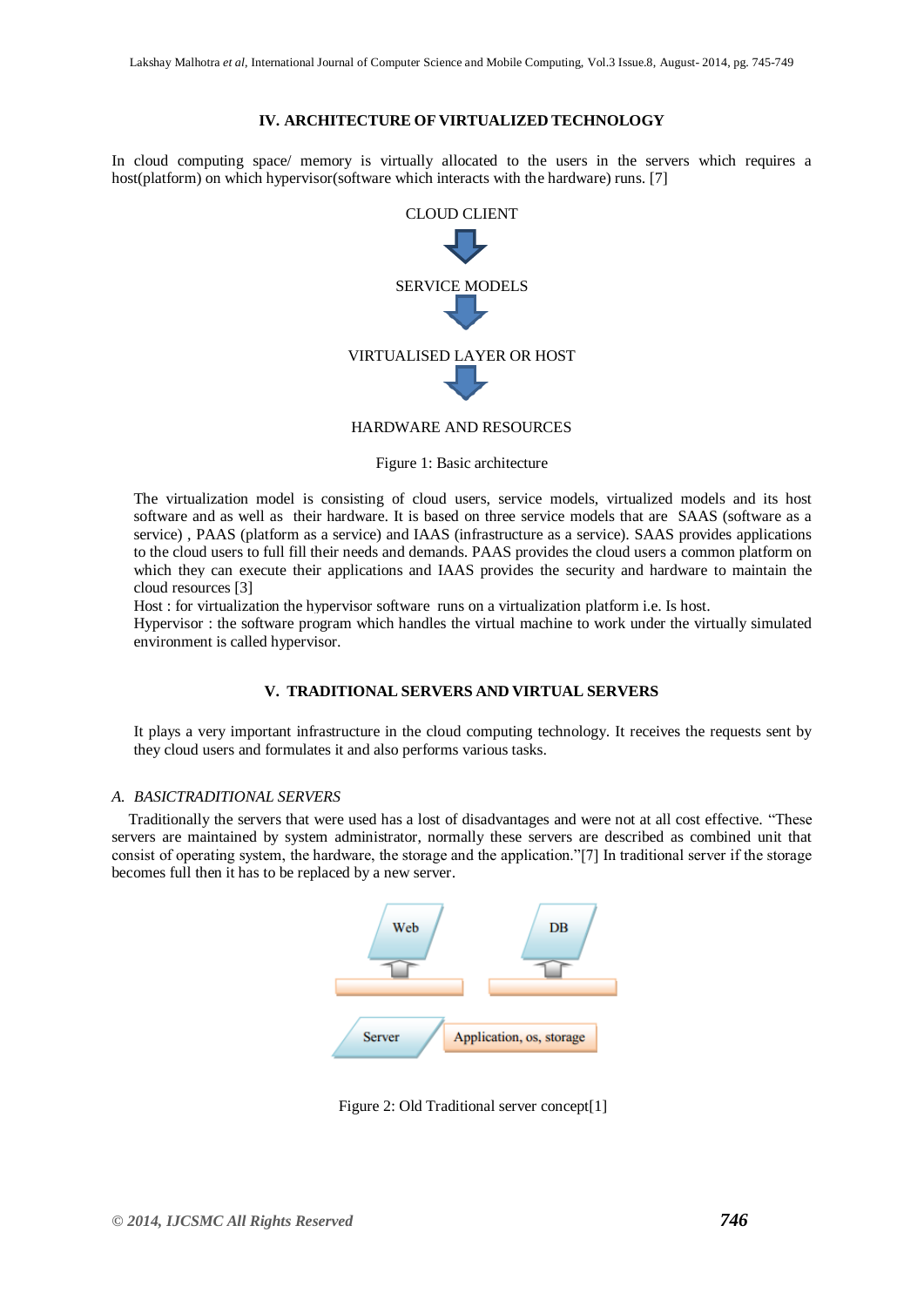#### *●MERITS*

- a. Things are easily deployed in them.
- b. Easy to maintain backup.
- c. Application can be run virtually with traditional servers.

#### ●*DEMERITS*

- a. Hardware maintenance is very cost effective.
- b. Duplication is very difficult.
- c. Physical infrastructure cannot be updated.
- d. Redundancy implementation is very difficult.[4]

# *B. VIRTUAL SERVER*

"Virtual server seeks to encapsulate the server software away from the hardware the virtual server consists of the operating system (os) , storage and application"[7]. By maintaining virtual server we can reduce the service provided by the cloud provider.





- *MERITS*
- a. IT pool maintenance.
- b. High availability of hardware.
- c. Deployment of servers in virtually based environment.[4]

#### **VI. ADVANCEMENT FOR REAL WORLD**

There are many positive and negative effects of virtualization technology on the environment as well as the business and IT field.

#### A. *TEMPERATURE*

Virtualization technology is based on the group of hardware machines due to which a large amount of heat is released when they are used. So to overcome this problem special cooling mechanism should be employed to cool them and rise its performance.

B. *ENERGY CONSUMPTION*

With virtualization the power consumption due to machines has reduced as the number of hardware machines has been reduced which makes this technology more efficient and eco friendly.

C. REDUNDANCY

Redundancy is basically the repetition of data which is mainly encountered when the systems don't shares a common storage and different memory storages are created. Due to the large number of data centres the fault tolerance is very high due to which redundancy is reduced.

# **VII. TYPES OF VIRTUALIZATION**

In cloud computing the virtualization can be done in two ways either by storage virtualization or by software virtualization.

a. *storage virtualization* **:**the storage available is virtualized to get large virtual storage access and it is further used for allocating memory to the cloud clients.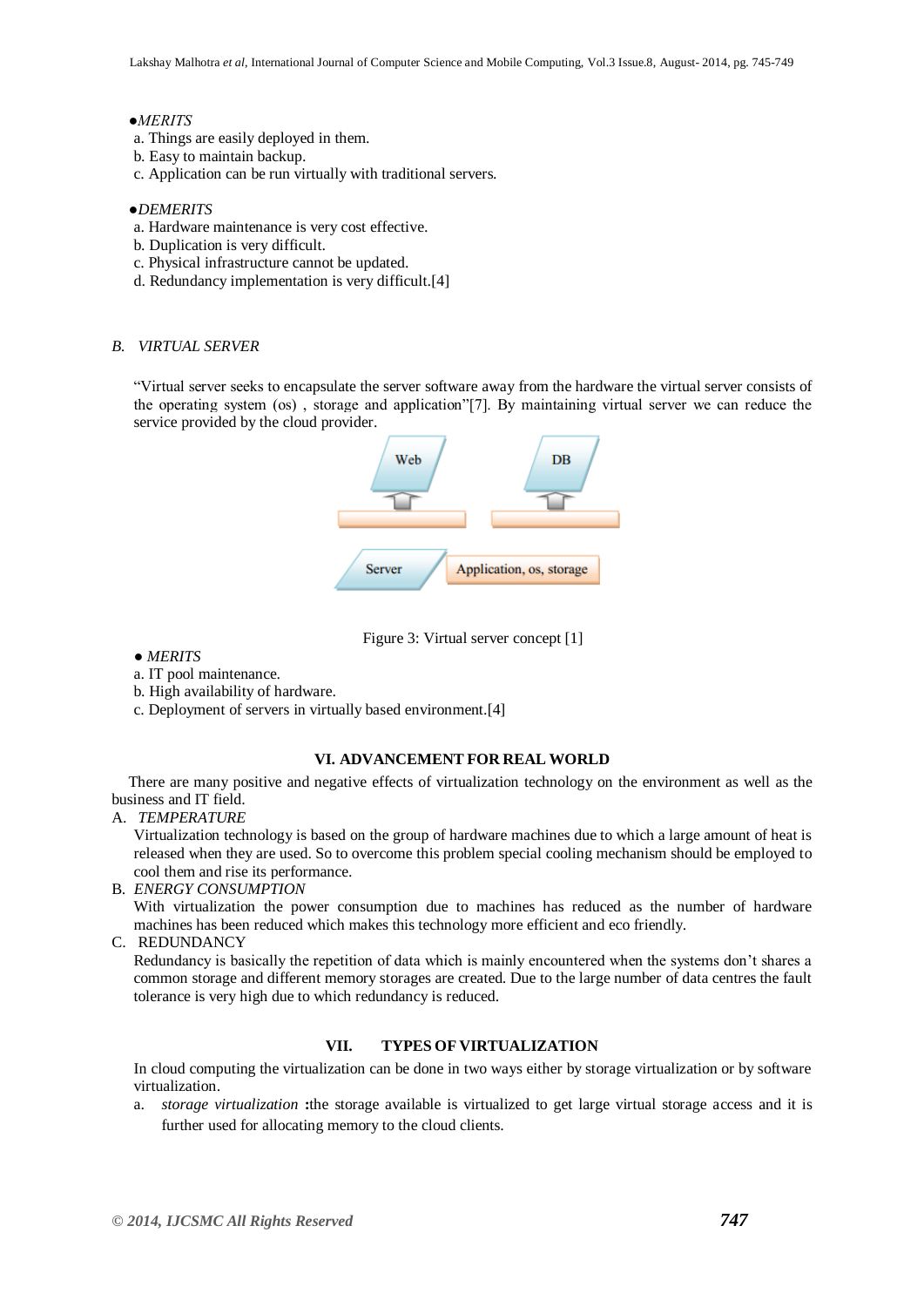b. *Software virtualization* **:** software built by the company can be used by a large number of systems at the same time with the help of virtualization. A virtual layer is created on which the software is installed and used.[9]

# **VIII. WHY VIRTUALIZATION ?**

With the help of virtualization we can increase the use of resources available to us in many to get more benefits.

We should virtualize because of the following reasons :

- a. *Isolation among users***:** one user should be isolated from the other users so that he/she may not get information about the others user's data and usage and cannot even access other's data .
- b. *Resource sharing* **:** a big resource can be fragmented into multiple virtual resources so that it can be used by multiple users using virtualization technique.
- c. *Dynamical resources* **:** reallocation of resources such as storage and computational resources is very difficult but if they are virtualised then they can be easily re-allocated.
- d. *Aggregation of resources* **:** the small resources available can be increased at a large extent with the help of virtualization.[8]

#### **IX. BENIFITS OF VIRTUALIZATION TECHNOLGY**

- a. Virtualization is one of the cost-saving, hardware-reducing and energy-saving technique.
- b. It helped to make cloud computing more efficient and eco-friendly.
- c. A big step towards new technology making life easier and better.
- d. Isolation .
- e. Resource sharing .
- f. Aggregation of resources.
- g. Dynamical resource.

# **X. BENIFITS OF CLOUD COMPUTING**

Cloud computing provides lots of benefits to the users and makes the work much easier and some of the key benefits are mentioned below:

- a. Pay just for service
- b. On demand self service
- c. Resources are shared
- d. Business is the main focus
- e. Accessible all over the world
- f. Data is secured

## **XI. FUTURE SCOPE**

Data loss, data security and inconvenience to access the data are some of the major problems that users face but with the use of cloud computing these problems can be resolved easily. Some of the major future aspects are:

- a. Migration time will become negligible
- b. Data is secured and data loss is minimised
- c. One user-many devices relationship
- d. Good service quality for computational resources
- e. Good service quality for computational resources
- f. Problem of geographical distance between clients and servers can be avoided
- g. Band width will be sufficient for the users
- h. Data redundancy is reduced